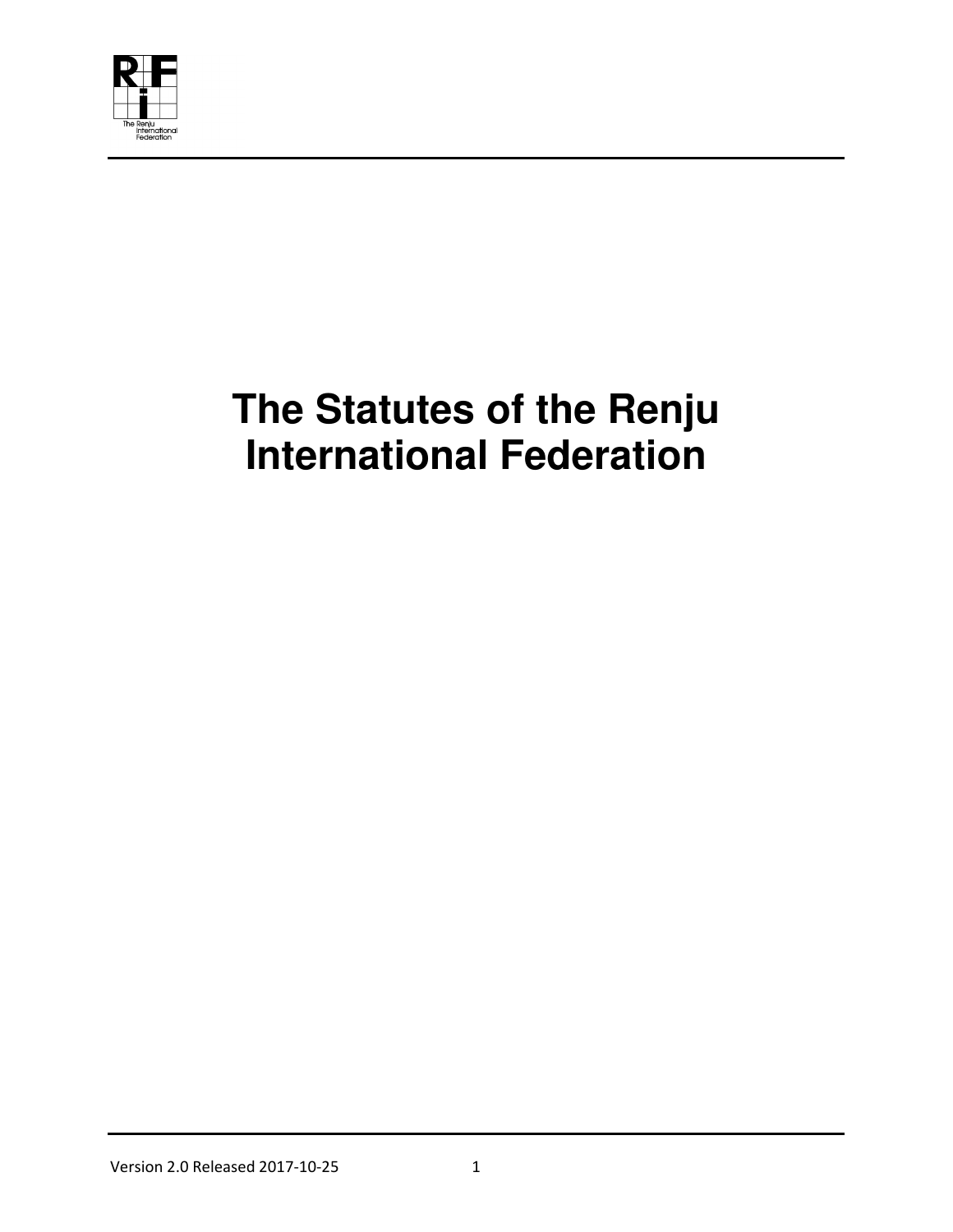

### **TABLE OF CONTENTS**

- **CHAPTER 1 Status, principles and aims**
- **CHAPTER 2 R.I.F. members, their rights and duties**
- **CHAPTER 3 R.I.F. officials and organizations**
- **CHAPTER 4 The General Assembly**
- **CHAPTER 5 The Central Committee**
- **CHAPTER 6 The Commissions and the delegates of R.I.F.**
- **CHAPTER 7 The President and the Vice Presidents**
- **CHAPTER 8 Other officials of R.I.F.**
- **CHAPTER 9 Election regulations**
- **CHAPTER 10 Final regulations**

#### **CHAPTER 1 - Status, principles and aims**

1.1 The Renju International Federation (referred to in the ensuing text as R.I.F. for short) which is the international overall organization in the domains of Renju, was founded an August 8, 1988 in Stockholm, Sweden.

R.I.F. unites national federations and directs the Renju world. R.I.F. also includes the game of F.I.A.R as an additional game.

1.2 R.I.F. is concerned exclusively with Renju and F.I.A.R activities. R.I.F. is democratically established and bases itself on the principle of the equal right of its member-nations. The member-founders have the special right of veto. The memberfounders are Japan, the Soviet Union and Sweden.

R.I.F. rejects discriminatory treatment for national, political, racial, social or religious reasons or on account of sex. It observes strict neutrality in the national affairs of national Renju Federations and "non-country" members.

1.3 In principle R.I.F.-events (competitions, meetings and congresses) may be hosted only by federations in whose countries free access is generally assured to representatives of all federations and "non-country" members.

The General Assembly may make exceptions for reasons of state of war or severe violence between countries.

If an event has been granted to a federation under normal conditions the Central Committee, or in urgent cases the President may make exceptions in cases when a conflict situation arises after the event was granted. All cases of refusal of access or visas shall be reported by the President to the following General Assembly.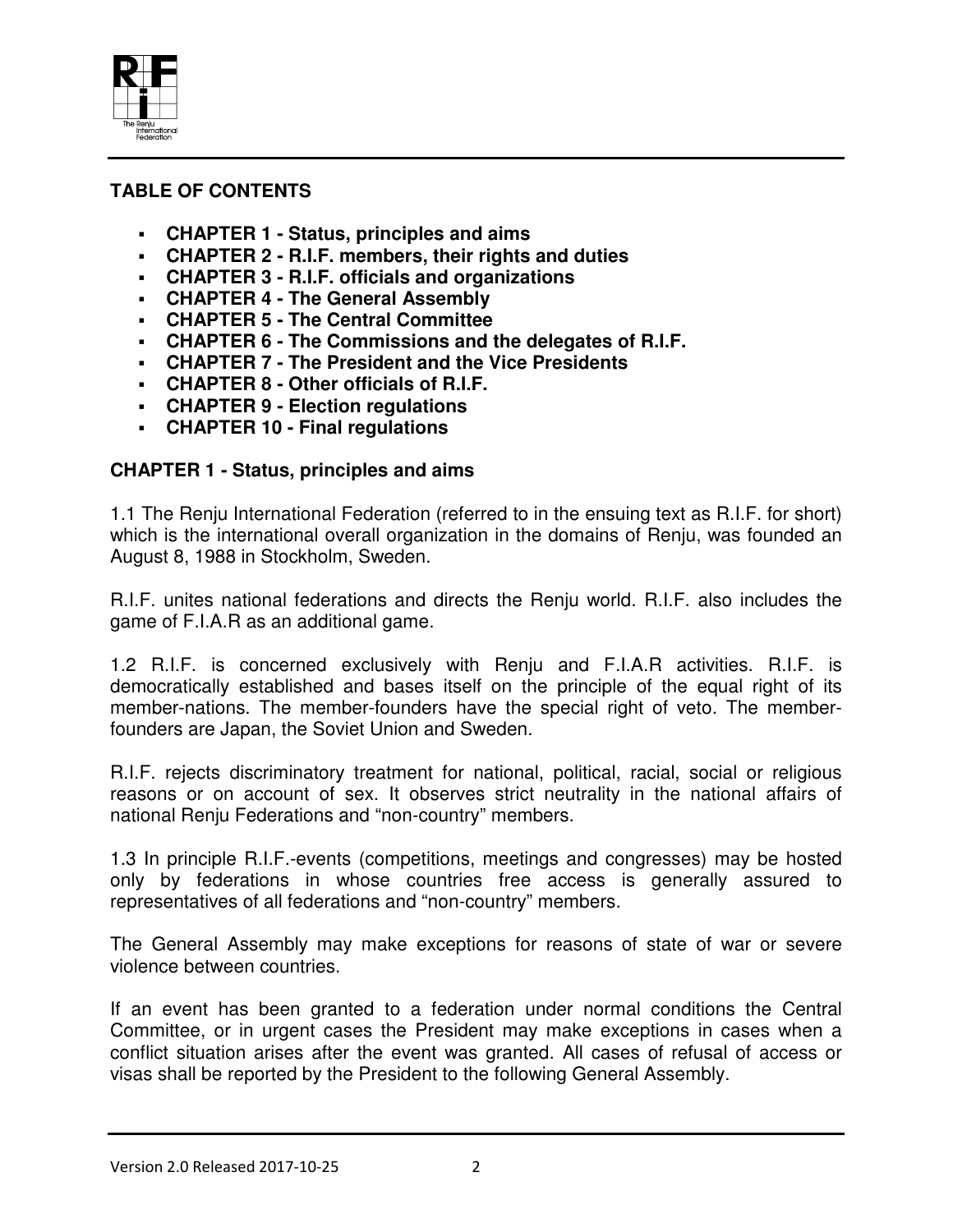

1.4 Renju are among the ancient intellectual and cultural games which combine sport, scientific thinking and art.

The purpose and aim of R.I.F. are therefore the diffusion and development of Renju and F.I.A.R among all nations of the world as well as the improved cultural status of Renju.

R.I.F. supports a close international cooperation of the Renju and F.I.A.R enthusiasts in all fields of activity, thereby also aiming to improve friendly harmony among people.

1.5 R.I.F. issues the rules of Renju and the rules of F.I.A.R and the provisions pertaining to the organization of the World Championship and all other R.I.F. competitions. R.I.F. organizes the World Championship and mail World Championship of Renju and F.I.A.R and competitions for beginners.

1.6 R.I.F. issues the international information magazine and works on the development of the international rules and international qualifications.

1.7 R.I.F. works in the field of financial organization of R.I.F. competitions with the sponsors and advertisement organization.

#### **CHAPTER 2 - R.I.F. members, their rights and duties.**

2.1 Members of R.I.F. are national renju federations which have principal authority in their own countries and which have been admitted to R.I.F. as member-federation. They must acknowledge the R.I.F. statutes and develop activities not contrary to these statutes.

Only one official federation of each country can be affiliated to R.I.F. The expression "country" means an independent State recognized by the international community. A federation can only be regarded as a National Federation if it has been legally constituted and recognized in a State which is an entity of International Law or which is at least fully autonomous in the administration of Culture and Sports.

"Non-country members" can be admitted according to circumstances that may exist from time to time. In those cases existing international agreements will be followed and respected, e.g. the "RESOLUTION OF THE INTERNATIONAL OLYMPIC COMMITTEE EXECUTIVE BOARD Nagoya, 25th October 1979"

The name of an National Renju Federation must reflect the territorial extent and traditional of its country and shall be subject to the approval of the R.I.F. Central Comitte.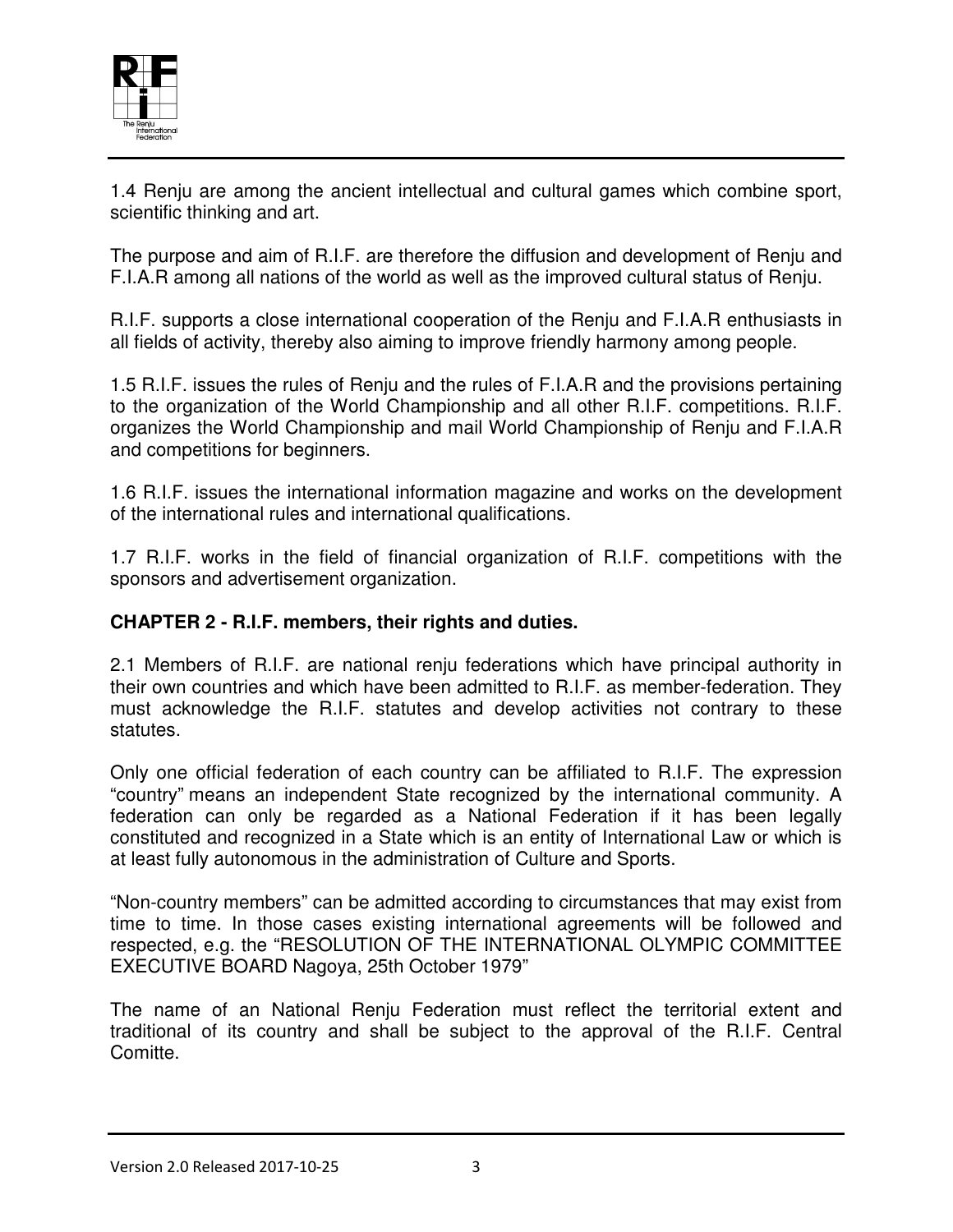

In addition R.I.F. can grant the status of provisional member to federations, in accord with art. 2.7. However, provisional members must represent renju activities in a nation or territory which has membership or an observer status in the United Nations.

2.2 The admission of a national federation as a member is effected through an application. This application is to be submitted to the President. The provisional admittance is decided upon by the Central Committee. Final admittance as a member is pronounced by the General Assembly after examination of the preconditions for admittance by the Central Committee.

The application for admission must include all data which will make evident that the previous activities of the applicant are in conformity with the R.I.F. statutes.

The application for admission shall be accompanied by the official questionnaire of R.I.F. approved by the General Assembly, completely filled out, together with a copy of the statutes of the federation, certified by the State Sports Organization if it is necessary according to the law of the country of any federation.

2.3 The members have a seat and a vote in the General Assembly.

The members are entitled to make use of the right to vote. They are authorized to submit proposals to R.I.F. They are entitled to participate in all R.I.F. events, according to the regulations.

2.4 The members must acknowledge and observe the statutes, regulations, resolutions and decisions of R.I.F.

The members must send to the President at the latest by April 1 of each year a report containing the following information:

- a) the name and address of the Federation;
- b) the name and address of the President;
- c) the name and address of the Secretary;

d) the name and address of the official who is the intermediate between the member and R.I.F. (the Permanent Delegate);

e) the names of the national Champions;

f) the name and address of the official bulletin, if any;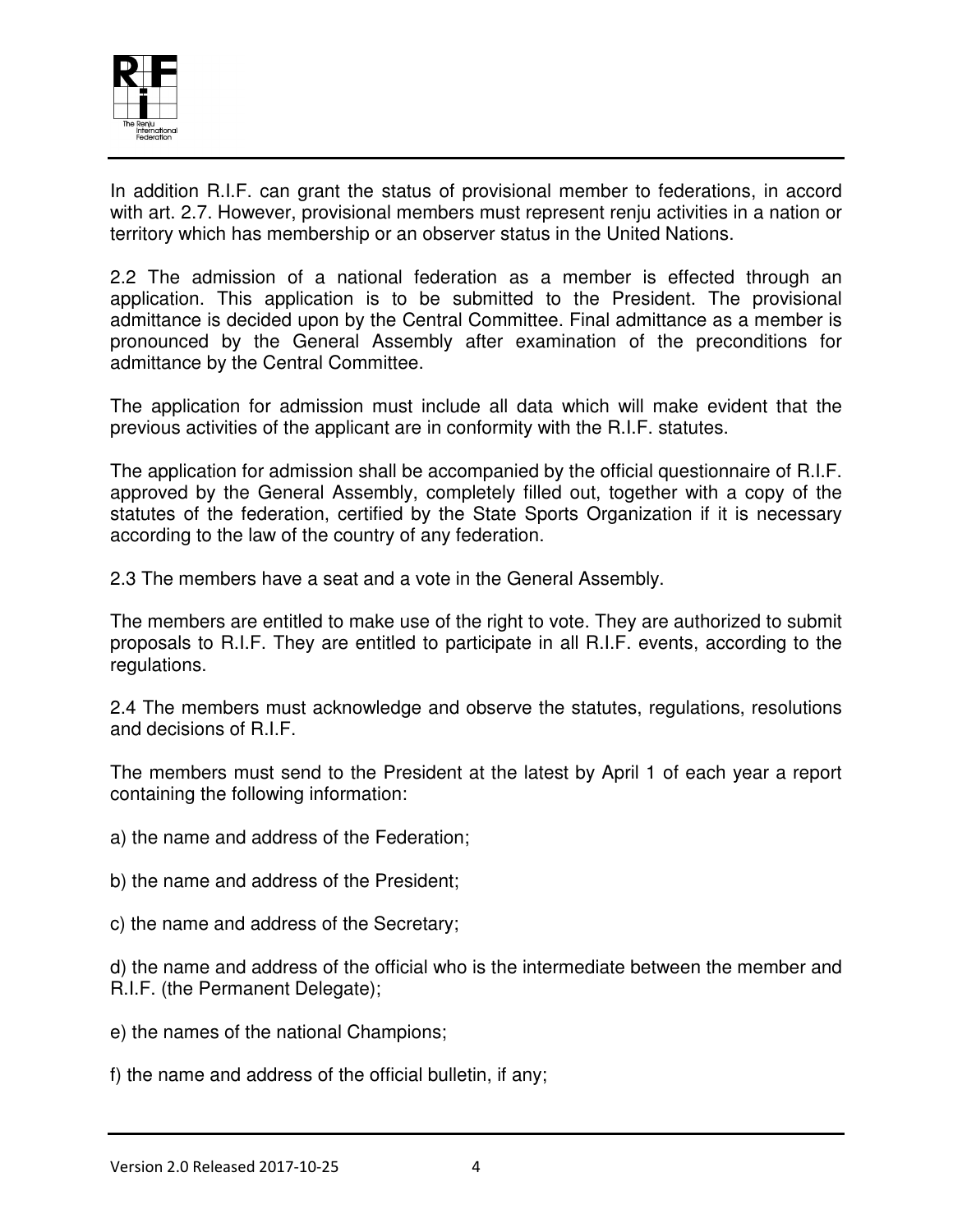

g) the number of players belonging directly or indirectly to the federation on December 31 of the year in question, or, if this is not possible, at the end of the previous fiscal year;

h) the date and place and other details about international Renju and F.I.A.R events which have been organized in the federation's country since the previous report or which are planned for the future.

If in the course of the year changes occur in the data mentioned in sub a-d and f above, the federation must inform the President immediately.

2.5 Members not fulfilling the duties mentioned in art. 2.4 may be temporarily or definitely excluded of R.I.F..

A temporarily exclusion is determined by the Central Committee.

A definite exclusion can be ruled by the General Assembly only in case the member becomes guilty of a severe offense against the statutes, regulations, resolutions or decisions, or acts against the principles of R.I.F..

2.6 The members have the right to withdraw from R.I.F.. The President must be informed of the withdrawal at the latest three months in advance.

2.7 A provisional member has all the rights and obligations of a full member except that a provisional member does not have the right to vote in the General Assembly, nor are its representatives eligible to stand for R.I.F. offices. The rules for withdrawal or exclusion are the same as for full members.

#### **CHAPTER 3 - R.I.F. officials and organizations**

The RIF officials and organizations are:

- a) the General Assembly;
- b) the Central Committee;
- c) permanent or temporary commissions, or delegates;
- d) the President and the three Deputy-Presidents;
- e) the General Secretary;
- f) the Treasurer;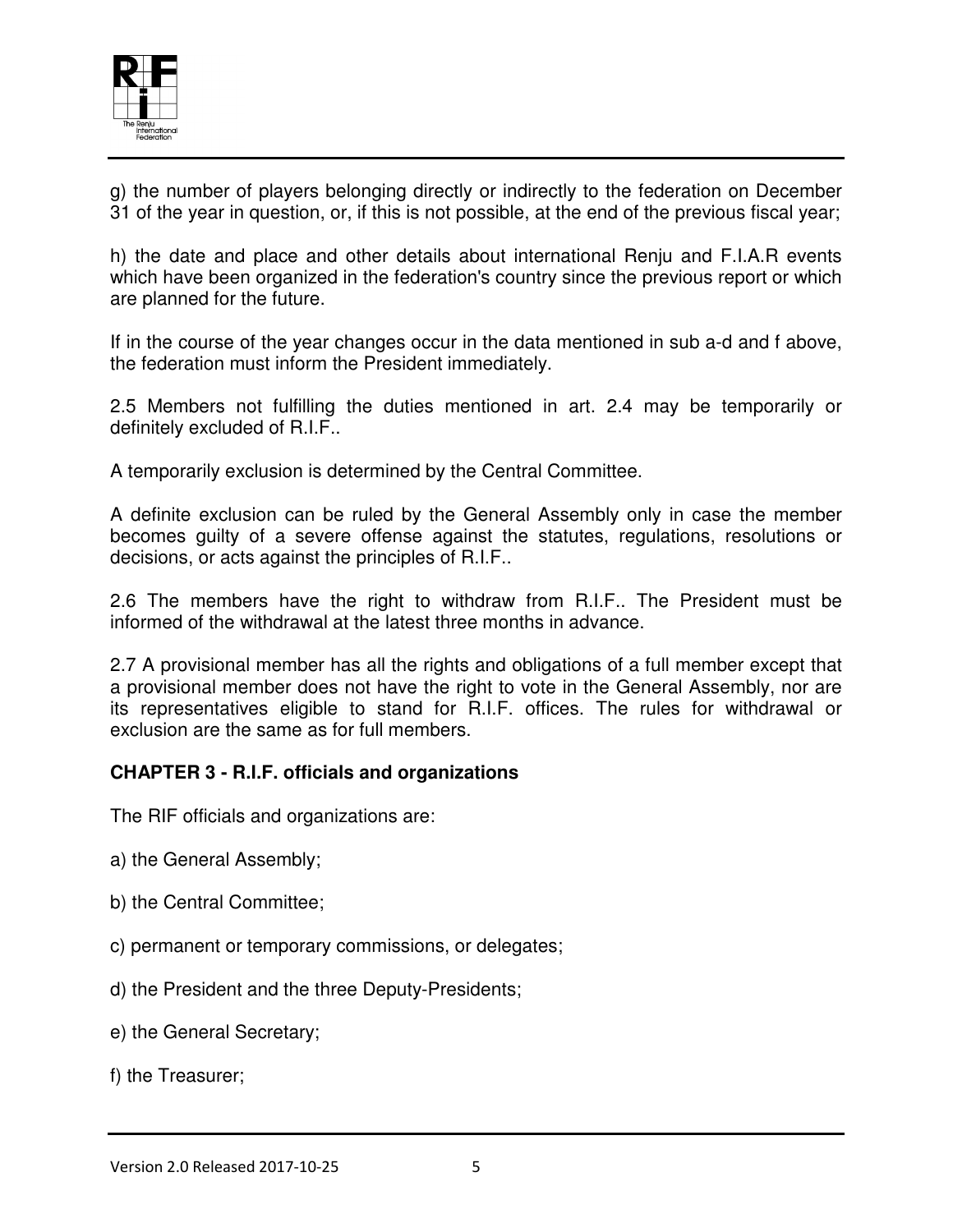

g) one or several Honourable Presidents may be appointed by the General Assembly.

# **CHAPTER 4 - The General Assembly**

4.1 The General Assembly, being the highest authority of RIF, exercises the legislation and - unless otherwise defined, below - also the executive power. It supervises the activities of the Central Committee, the President and also of the other RIF officials. It sets up the RIF budget, elects the President and the other RIF officials. It sets up the schedule of RIF activities.

The President and all other RIF officials are elected for a period of two years. In cases of by-elections, made necessary by resignations or death, the period of functioning of the thus elected persons expires at the end of the normal election period.

4.2 The General Assembly is composed of:

a) the representatives of the member-federations and their counsellors;

b) the members of the Central Committee;

c) the chairmen of the permanent commissions or delegates;

d) any Honourable President.

4.3 Every member-federation is represented by its Permanent Delegate or by another person (Proxy), accredited by letter for such representation.

Any Permanent Delegate with the right of veto must have this right confirmed by a letter from his national federation.

A representative may be aided by one or two counsellors.

4.4 Each member-federation represented in the General Assembly has one vote.

The other participants in the General Assembly have a consultative voice only.

The discussions may be carried through on the basis of a speakers' list to be kept by the General Secretary. The chairman can take the floor as often as required also outside the order of the speakers' list.

4.5 In General Assemblies and Extraordinary General Assemblies no less than 50% of the affiliated federations (proxies included) shall be represented. It is also necessary that representatives from all member-founders with the right of veto are present.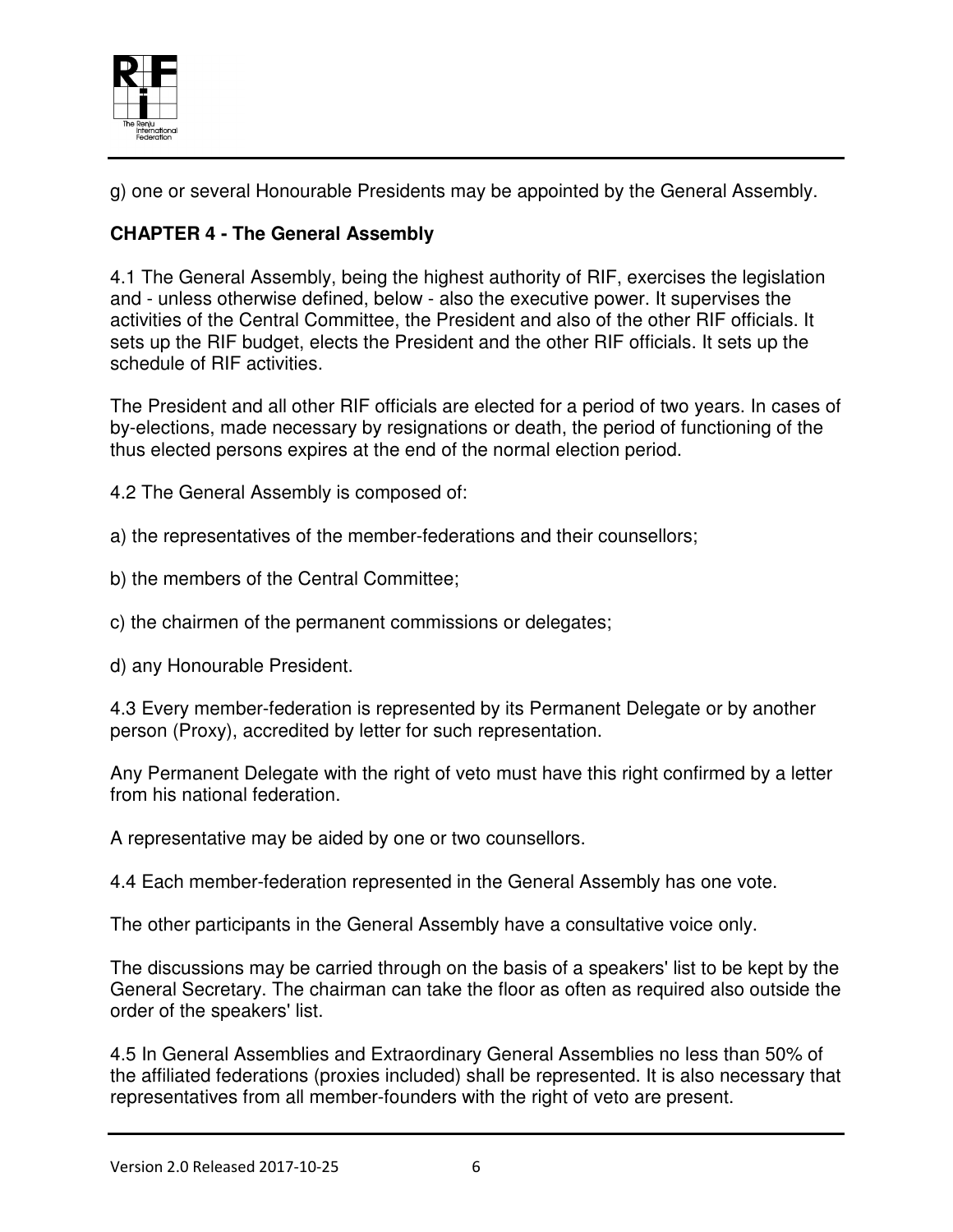

If the quorum is not fulfilled at the beginning ofthe General Assembly, the Central Committee will decide which itemsof the agenda can be submitted for decision by the truncated General Assembly. The items put on the agenda shall not include changes of statutes or financial regulations.

4.6 The sessions of the General Assembly are public, unless it is decided otherwise by simply majority vote.

4.7 Votes are made orally. Votes on elections are to be made by secret ballot, unless otherwise decided by a two third majority.

4.8 Decisions shall be made with the majority of the votes delivered, without taking into account abstentions.

For elections special election regulations are operative.

4.9 In the event of tie in voting the President decides (with the exceptions of elections).

4.10 Prior to voting all relevant communications from absent members shall be brought to the attention of these present.

4.11 Proposals of members or RIF officials which are to be included in the agenda for the General Assembly, should reach the President not later than three months before the beginning of the General Assembly, together with reasons for the proposals.

Proposals submitted within this time limit must be included in the agenda for the General Assembly.

4.12 The regular General Assembly is held every second year. It is convened by the President. The invitations shall be sent out at the latest four months prior to the opening date of the General Assembly.

The President shall send the participants the complete agenda and the relevant documents

(i.e. reasons for proposals) at the latest six weeks prior to the opening date of the General Assembly.

The president shall send the minutes of the General Assembly to the members and the RIF officials and organizations at the latest three months after the closing of the General Assembly.

4.13 Place and date of the General Assembly are determined: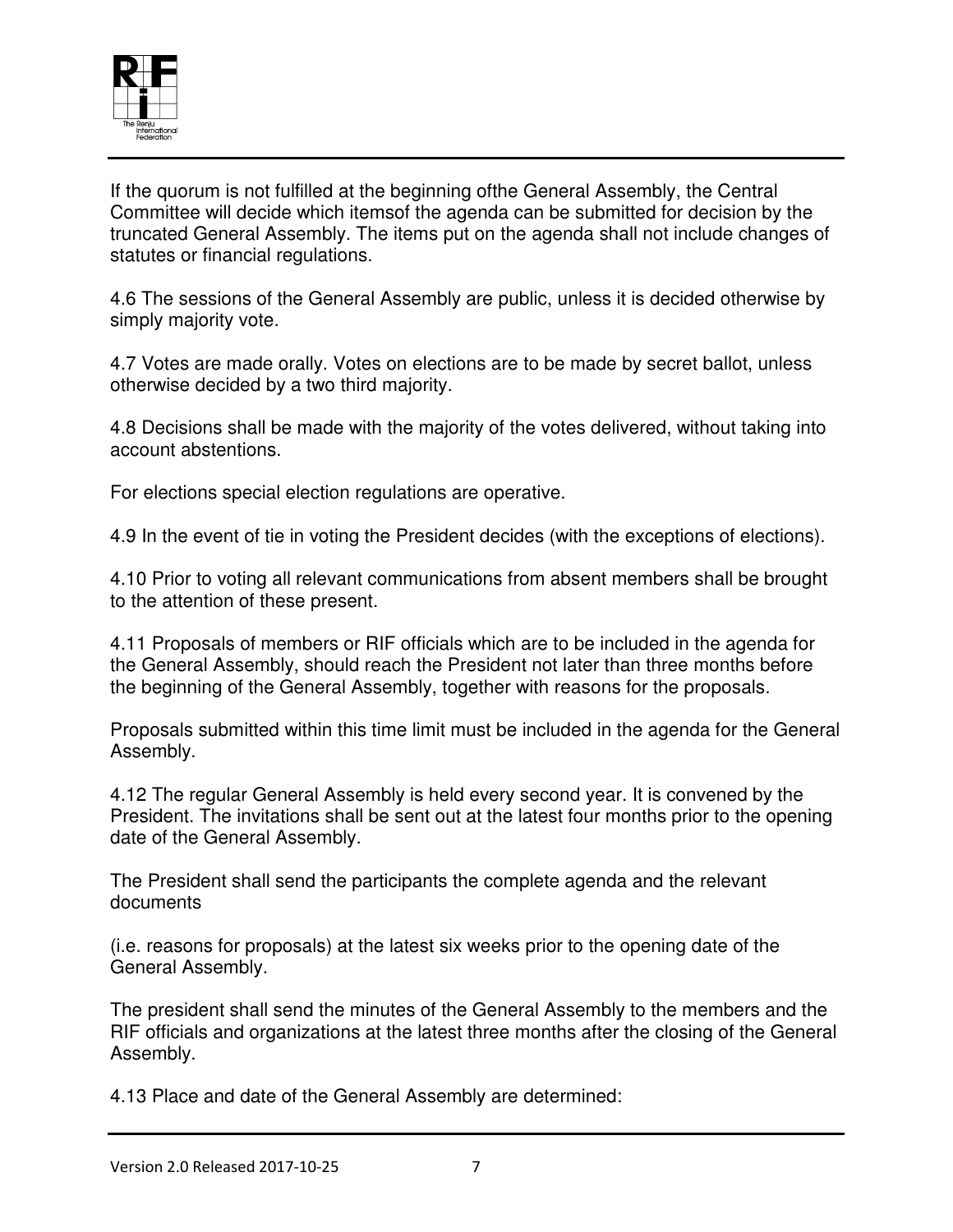

a) by the preceding General Assembly, or;

b) in the absence of such decision, by the President.

4.14 Decisions made by the General Assembly concerning a certain cycle for the World Championships cannot be discussed and changed during that cycle, unless agreed to by a two third majority.

4.15 An Extraordinary General Assembly shall be convened by the President upon request of one third of the member-federation within two months of such a request. In urgent cases the President, with the consent of the Central Committee, also have the right to convene an Extraordinary General Assembly. The agenda for the Extraordinary General Assembly shall be sent to participants at least one month before the meeting is held.

#### **CHAPTER 5 - The Central Committee**

5.1 The Central Committee concerns itself with the general situation of RIF, the activities of the President and those of other officials. It deals with the annual reports of the President and the Treasurer as well as further subjects listed on the agenda for the General Assembly and submits recommendations on those subjects to the General Assembly.

5.2 The Central Committee consists of:

a) the President, the three Deputy-Presidents, the General Secretary and the Treasurer;

b) at the most eight additional elected members belonging to different federations but not from the federation which the President belongs to.

5.3 The Central Committee meets at least every second year, as a rule immediately before the General Assembly.

5.4 Recommendations from the Central Committee are subject to the regulations as applicable for the General Assembly, with the exception of art. 4.3.

5.5 The Central Committee aids the President in all tasks for which he is responsible according to these statutes. Between the meetings of the General Assembly it makes decisions on matters in its charge according to these statutes or on important matters laid before it by the President.

5.6 The members of the Central Committee are also entitled to vote in writing.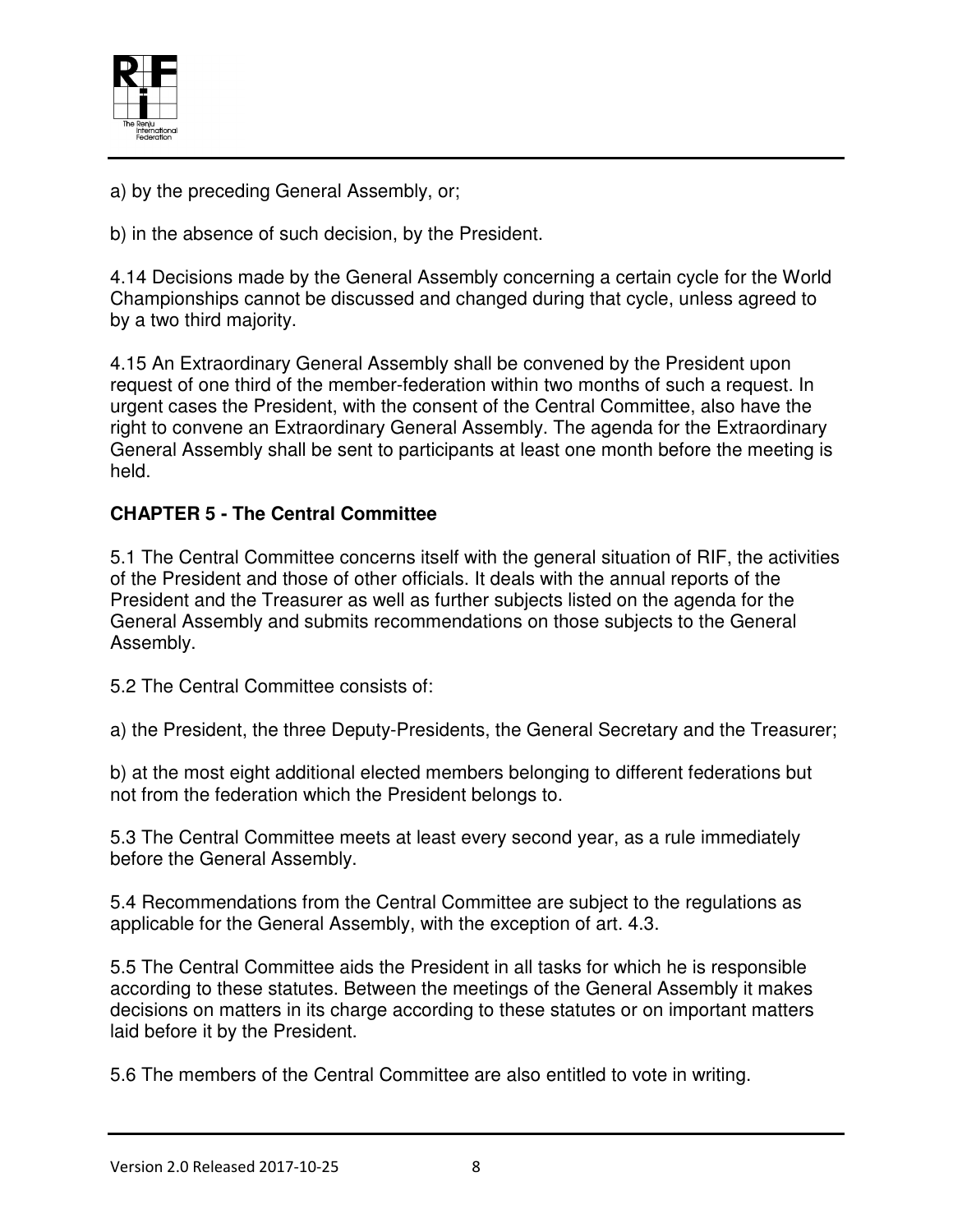

5.7 Every part concerned is entitled to appeal to the General Assembly against the decisions made by the Central Committee.

## **CHAPTER 6 - The commissions and the delegates of RIF**

6.1 For the accomplishment of certain RIF-tasks the General Assembly can set up permanent or temporary commissions, or appoint delegates.

The number of the commissions are not limited. However, they can be created only if there is a good reason and organizatorial need.

6.2 Permanent commissions are to be established in particular for:

a) rules problems (the Rules Commission)

b) qualification problems (the Qualification Commission)

c) correspondence tournament problems (the Correspondence Commission)

d) Five In A Raw problems (The Five In A Raw Commission)

e) organization of competitions (the Sports Commission)

In general the meetings of the Rules Commission and the Qualification Commission should be held immediately before the meeting of the General Assembly.

6.3 Each permanent commission consists of a chairman, a secretary and the required number of additional members.

6.4 To became legally effective, decisions of the commissions or delegates require the approval of the General Assembly.

#### **CHAPTER 7 - The President and the Deputy-Presidents**

7.1The President represents RIF officially.

7.2 The President presides over the meetings of the General Assembly and the Central Committee. He executes the decisions of these organizations. He offers himself as intermediary to the members in the interest of expansion of Renju.

7.3 The President prepares all meetings of which he is the chairman and supplies the General Assembly with an annual report.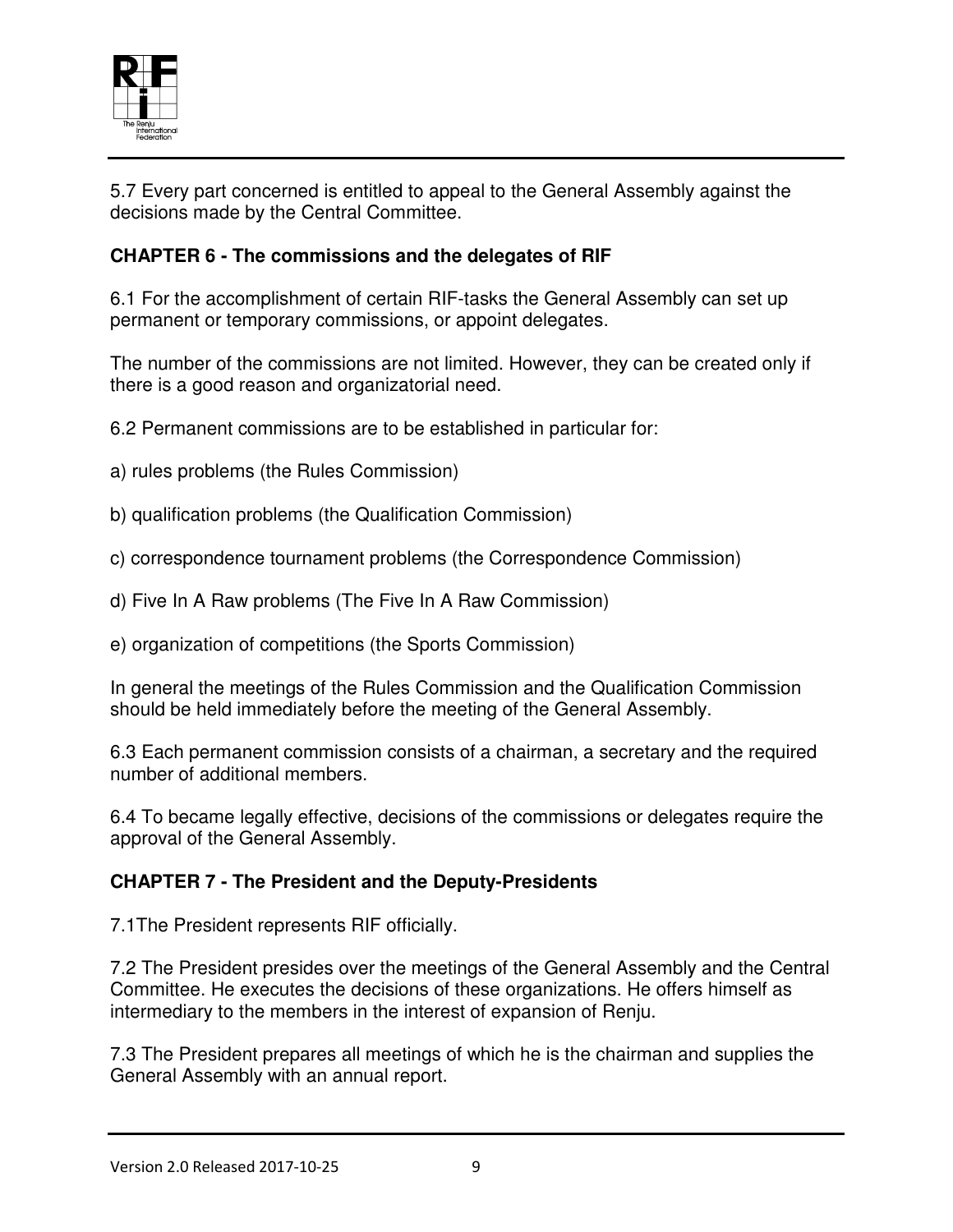

7.4 Every party concerned may appeal decisions of the President to the General Assembly.

7.5 In cases of emergency the President exercises the rights of the General Assembly between two meetings of the General Assembly in the spirit of the principles of RIF.

7.6 If the President is unable to act, then he is represented by the Deputy-Presidents. If also they are unable to act, then the replacement is designated by the Central Committee, which is to be immediately summoned by the President if possible and if he is unable to do this, by the General Secretary.

7.7 The sphere of the tasks of the Deputy-Presidents will be determined by the President.

7.8 In certain cases the President can also delegate specific tasks to other persons.

#### **CHAPTER 8 - Other officials of RIF**

8.1 The General Secretary aids the President in the accomplishment of his obligations. He is especially charged with executive RIF matters. In addition he performs all RIF tasks assigned to him according to the statutes or by the Central Committee, the General Assembly or the President.

8.2 The Treasurer is responsible for the financial management of RIF. He executes all decisions of RIF concerning the financial management.

8.3 In general, the General Secretary and the Treasurer should belong to the same federation as the President.

8.4 If the General Secretary or the Treasurer is unable to act, his obligations are taken over by the President.

8.5 The Auditor is appointed by the preceding General Assembly. He is authorized to examine the RIF ledgers and to demand information pertaining to the financial management. He may be assigned additional financial control by the General Assembly or by the President.

#### **CHAPTER 9 - Election regulations**

9.1 Eligibility for office pertains only to those persons who belong to a memberfederation.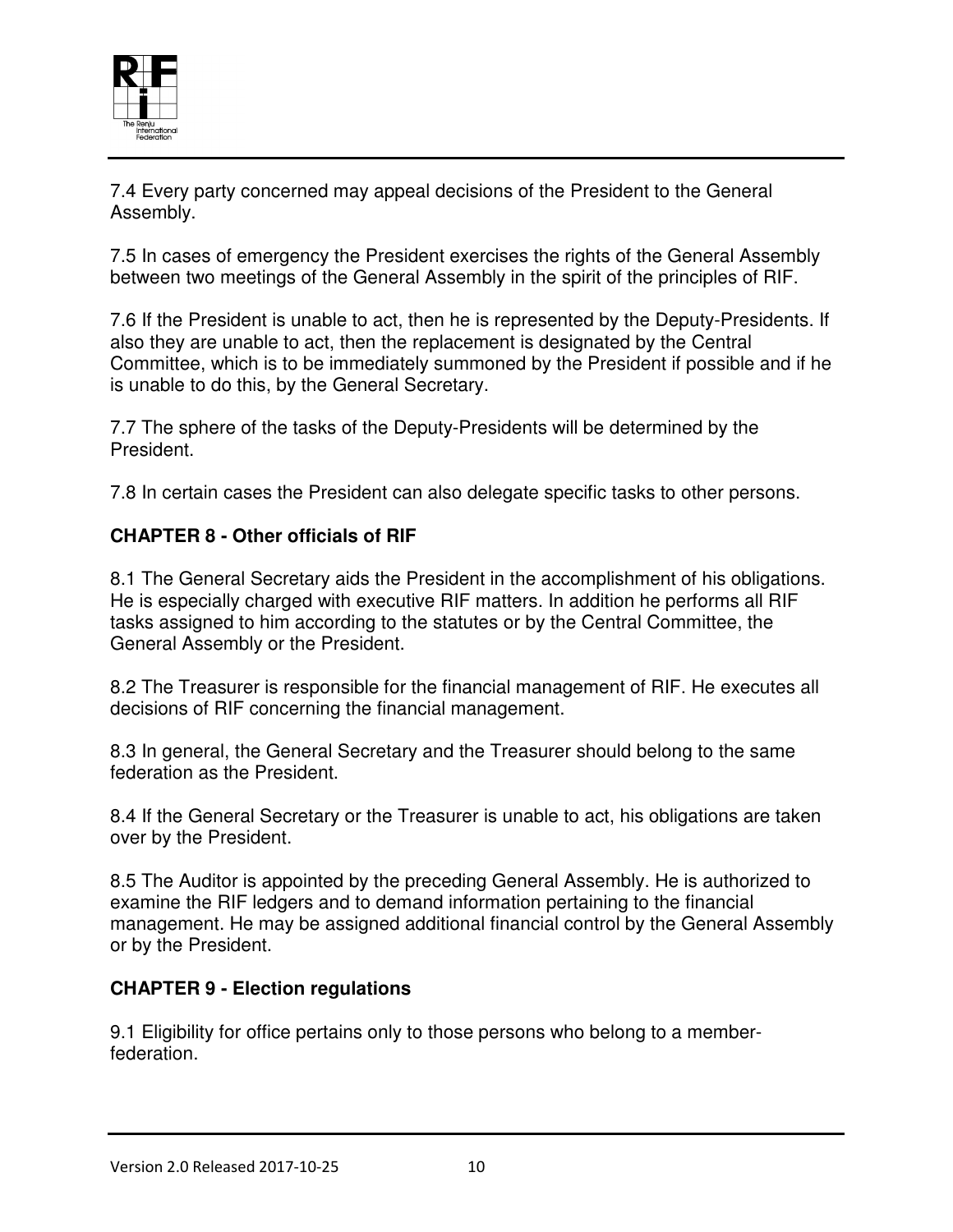

9.2 No person can be elected to a RIF office against the will of his national federation. This stipulation may be waived by the General Assembly only in exceptional cases.

9.3 Nominations for the offices of President and the Deputy-Presidents must reach the General Secretary at least three months before the opening of the General Assembly, Each nomination must be from a member-federation and must certify that the candidate has accepted his nomination. In exceptional cases the Central Committee or the President may waive the time limit for the nomination for these offices.

9.4 A National federation having a nominee for the office of President may confirm that this nominee is also eligible for the office of Deputy-President (wherever there is such a willingness).

9.5 The president will ensure that a listing of all nominees is included on the agenda sent to all member federations prior to the General Assembly.

9.6 The elections for the offices of President and Deputy-Presidents are to be held prior to the other elections.

9.7 After the election of the President and the Deputy-Presidents nominations and elections for the offices of General Secretary, Treasurer and Auditor shall be made. finally, when these elections are complete the nominations and elections for the other additional members of the Central Committee shall be made.

9.8 Immediately before elections there shall be a roll-call to establish the number of votes possible.

9.9 Marked ballots shall be prepared for the elections, with the names of the candidates.

9.10 Three scrutineers shall be appointed. for the elections.

9.11 In the elections the names of the federations shall be called, they are to put their ballot in a box with a slot in the order they are called.

9.12 A majority of the votes cast, not counting abstentions, shall be required for the elections above. If three or more persons are nominated for the same office and no one receives the absolute majority on the first ballot, then:

a) the nominee receiving the fewest votes an the first ballot shall be eliminated from the list before the second vote.

b) If there are still three or more candidates for the office and no one receives the required absolute majority an the second ballot, the process of eliminating and candidate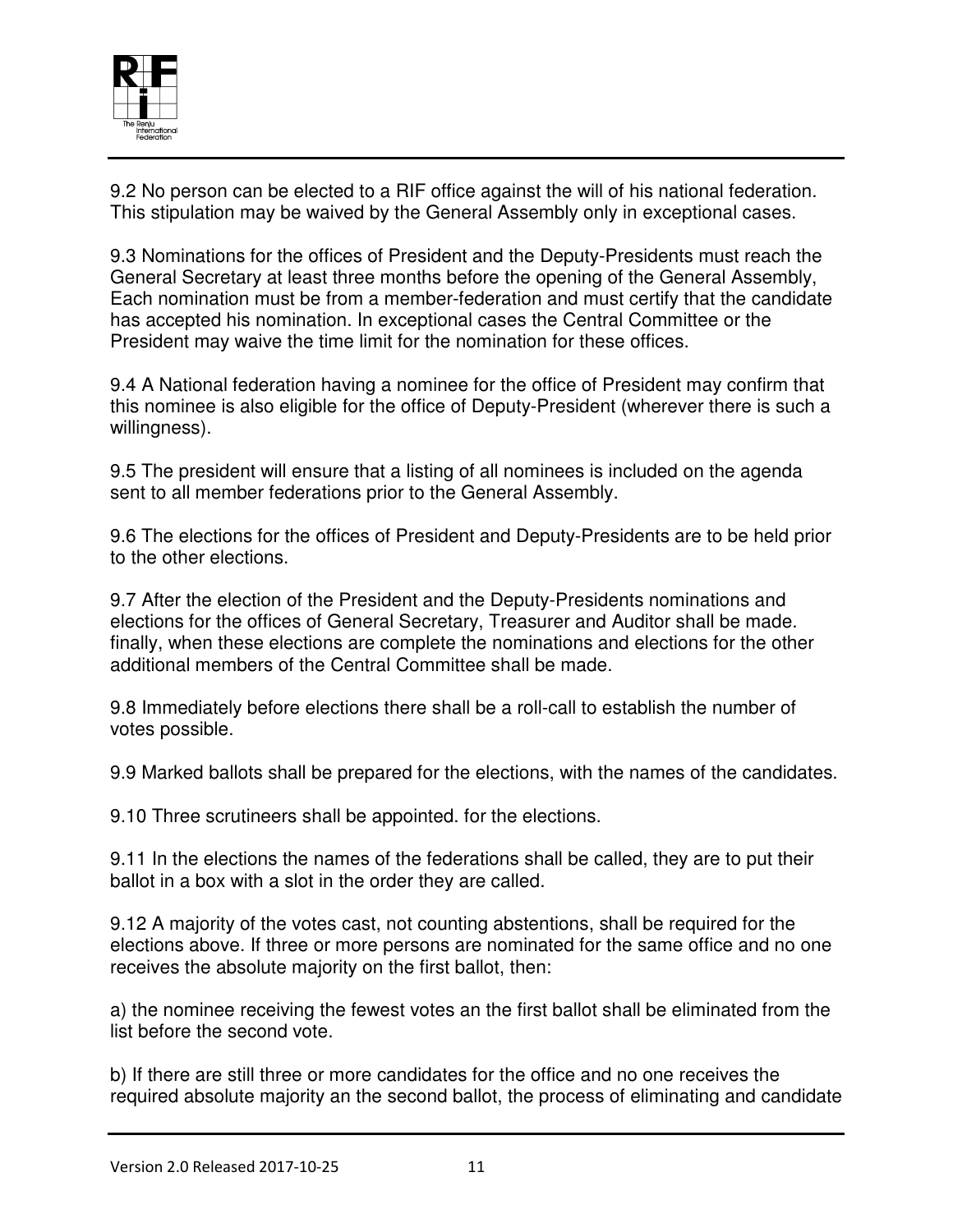

at the time shall continue, as outlined in a) until an election by absolute majority is achieved.

9.13 All commissions are committees of experts.

a) The national federations are requested to propose suitable candidates for these commissions to the President before the beginning of the General Assembly, Proposals received after the beginning of the General Assembly shall not be considered.

b) The national federations must add to their proposals a declaration certifying that the proposed candidates are prepared, in case they are elected, to assume the duties of the office and that the candidates possess adequate knowledge and experience to serve on the respective commissions.

c) The President informs the Central Committee of the proposals received. The Central Committee examines these proposals and decides on a slate the selected candidates for the expert commissions - together with a list of all candidates. This slate will recommend for adoption to the General Assembly.

9.14 Before the election of the commission their number of members for the coming election period shall be determined, with the due observance of their regulations.

The elections for the members of the commissions are made one by one. Art. 9.12 is accordingly applicable.

Immediately after the election of the members of a commission, the General Assembly will appoint a Chairman from among the elected members.

9.15 Federations which are against the nomination of one of their members for as RIFoffice, should raise, themselves or through their delegations, their objections to such a nomination before the elections.

CHAPTER 10 - Final regulations

10.1 RIF has its seat in the country where the President resides.

10.2 The official RIF-language is English. Any other language is permitted, however, to facilitate correspondence and discussions.

10.3 The present statutes can be changed by the General Assembly only upon proposal by the President, the Central Committee or by a minimum of three members.